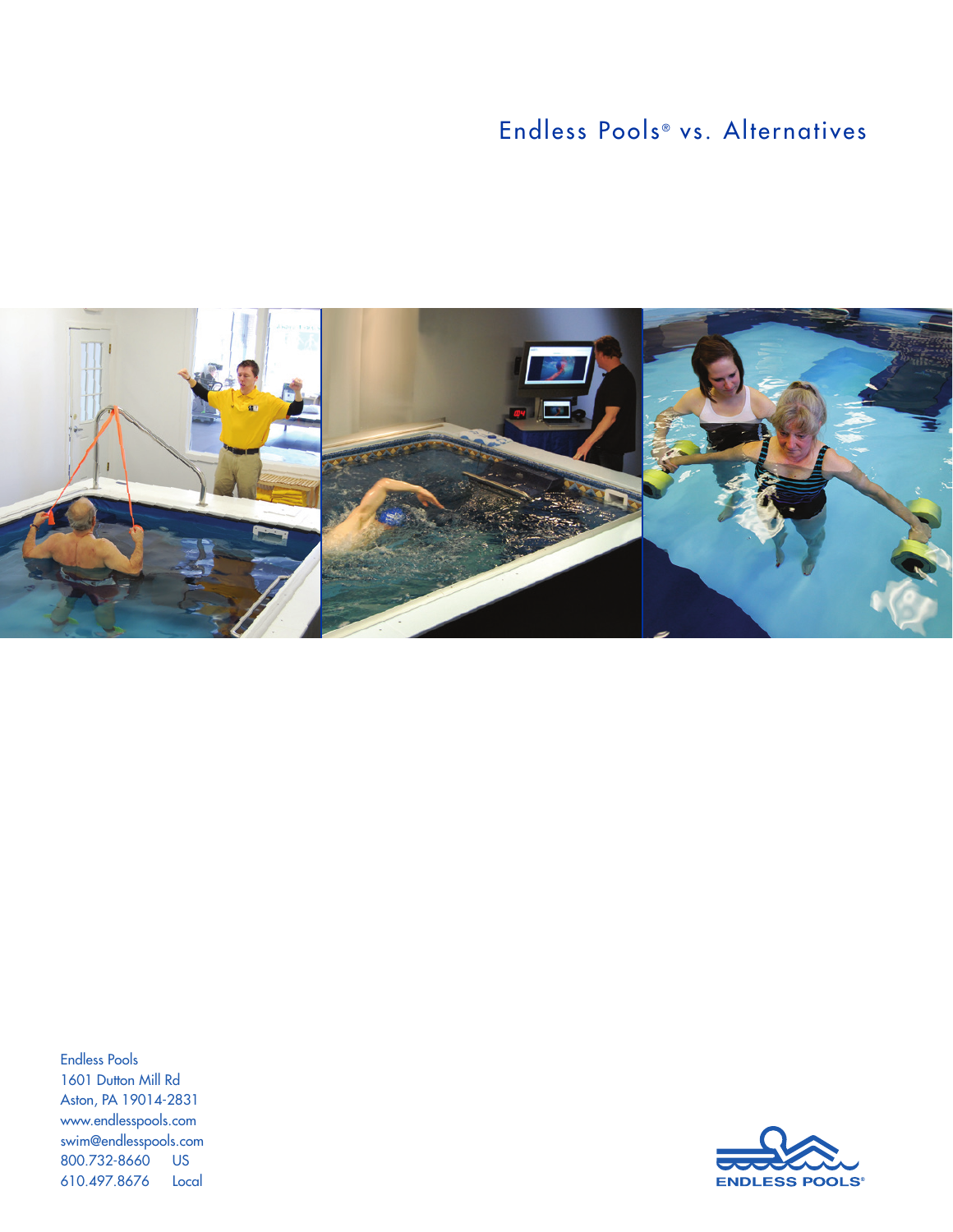## **PHYSICAL THERAPISTS AND SWIM COACHES AGREE:**

ENDLESS POOLS® PROVIDE STELLAR PERFORMANCE AND THE MOST FLEXIBLE OPTIONS AT AN UNBEATABLE VALUE.

With the Endless Pools Commercial Series, you get:

- Powerful swim current(s)
- Unparalleled instruction opportunities
- Variable-speed hydraulic underwater treadmill(s)
- Custom sizing with our modular construction
- Expert installation from our nationwide network of Factory-Trained Installers

All that state-of-the-art functionality and service come at a drastically lower cost than the competitions'!

Simply put, **Endless Pools give you more for less.**

## **HOW CAN ENDLESS POOLS PROVIDE SUCH HIGH-QUALITY MACHINES AT SUCH A LOW PRICE?**

## **1. We manufacture and sell in greater volumes.**

Since 1988, we have installed thousands of Endless Pools, making us the established leader in counter-current swimming and therapy. We ship thousands of units every year, and our time-tested efficiency lowers your costs.

Every Endless Pool utilizes the same rugged, 14-gauge, steel-panel structural system and the same industry-best swim-current generator. That allows us to leverage our large residential business to improve our commercial competitiveness.

## **2. We design for ease of installation.**

Our pools install easily in existing, hard-to-access, and small spaces. Since they have to suit a broad range of sites – including leased spaces – we engineer them specifically to minimize site preparation and space requirements.

For instance, our commercial-grade, 60-mil., fiber-reinforced PVC membrane is fully manufactured at our U.S. factory; that avoids the custom onsite welding – both its cost and the resulting fumes – used by our competitors.

Our easy-to-assemble pools can be installed by local service professionals or by one of our 200 nationwide Factory-Trained Installers (FTIs). With their depth of experience, these FTIs can efficiently assemble your modular Endless Pool at a reasonable price

As the established industry leader, Endless Pools has the 'economies of scale' to keep our prices low. With our recent testing against NSF International's rigorous health and safety standards, our highly anticipated NSF-50 certification positions us as the future leader of reliable and highquality commercial therapy pools.



Deborah Jackson Therapy Associates Saint Augustine, FL

*"Offering aquatics sets us apart from our competitors. What we liked about the Endless Pool versus the other units that we looked at was that it came in pieces and was able to fit through doorways and down steps. We also liked the price; it was actually less expensive than the other three units we looked at."* 

> **Dan Fletcher** Business Manager Twolick Valley Physical Therapy



Frutina Swim Centre London, England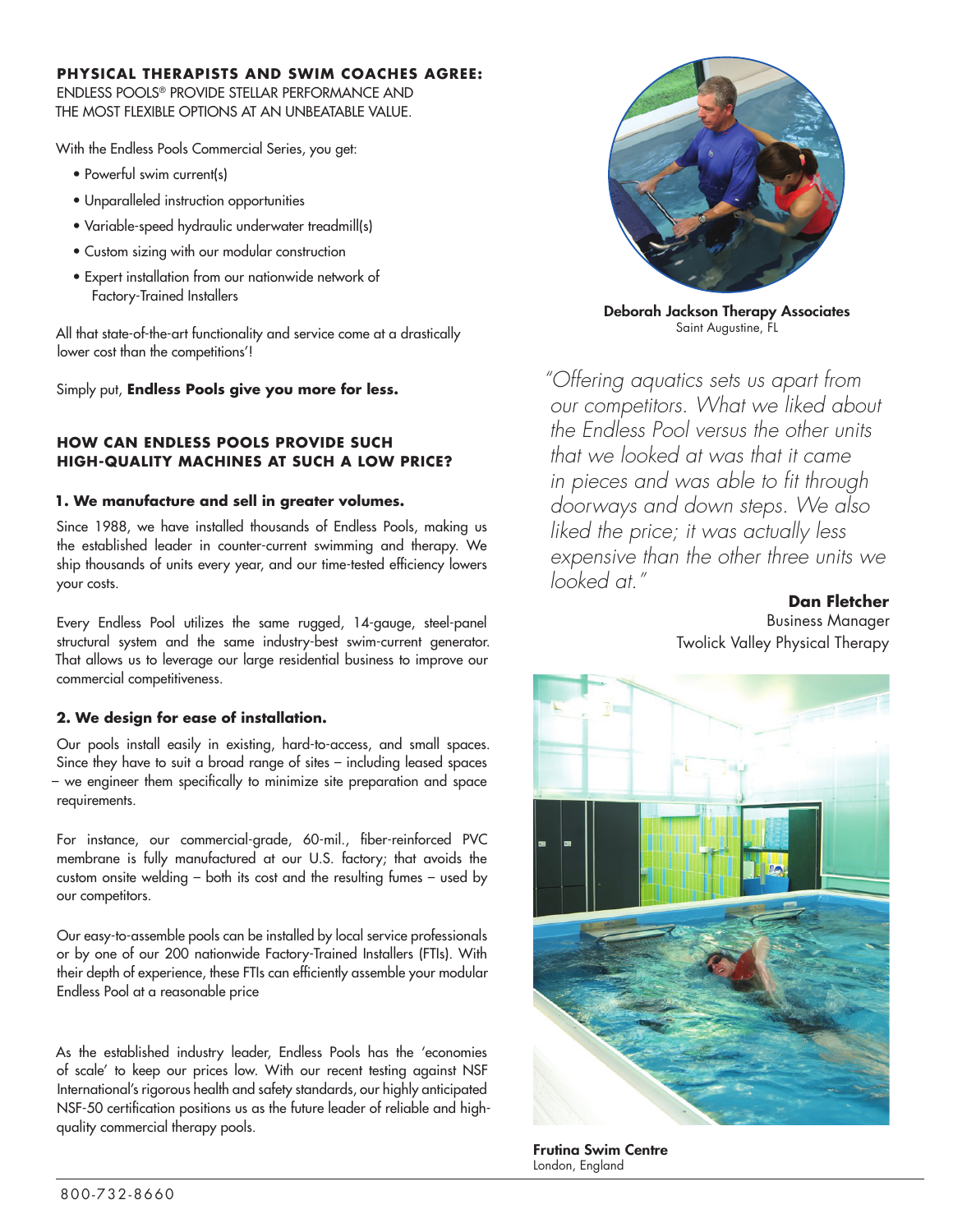





| <b>Pricing</b>                 | From \$28,499 to \$51,999<br>Optional treadmill: \$9,999                                                                                                                                                                                       | From \$54,200 to \$122,025<br>Optional treadmill: \$21,000 to<br>\$38,000                                                                                                                                    | From \$56,900 to \$219,900<br>Optional treadmill: \$17,900                                                                        |
|--------------------------------|------------------------------------------------------------------------------------------------------------------------------------------------------------------------------------------------------------------------------------------------|--------------------------------------------------------------------------------------------------------------------------------------------------------------------------------------------------------------|-----------------------------------------------------------------------------------------------------------------------------------|
| Current                        | Endless Pools' current is wider than<br>your body and deeper than your<br>stroke.                                                                                                                                                              | SwimEx's "Wall of Water" creates<br>a pool-width current that makes<br>up-close instruction difficult.                                                                                                       | HydroWorx pools feature<br>resistance jets only. They deliver a<br>shallow, narrow, turbulent current.                            |
|                                | With space on either side, staff<br>can be comfortably in the pool<br>with the student/patient, affording<br>unparalleled rehab and<br>instruction opportunities.<br>That space also makes it easy for<br>the user to step out of the current. | It provides no room for the<br>student/patient to exit the swim<br>current without climbing out of<br>the pool or turning it off. This<br>is particularly challenging for<br>patients with limited mobility. |                                                                                                                                   |
| <b>Construction</b>            | Fully modular with steel-panel<br>construction. All pieces fit through<br>doorways and down stairs.<br><b>Installation is possible</b><br>virtually anywhere.                                                                                  | Their standard four-piece pools<br>require a 7.5'x7' doorway. For<br>an additional charge, they'll divide<br>it into eight pieces for modular<br>capabilities.                                               | Modular steel-panel construction,<br>but the oversized pieces are not<br>accessible through most doorways.                        |
| <b>Space Requirements</b>      | Your site needs to be just 2'x3'<br>bigger than the water area. (i.e.<br>$10'$ x $14'$ water area requires only<br>a 12'x17' space!<br>Above-ground, corner installations<br>are common.                                                       | Must allow up to 8'x11' more than<br>the water area (i.e. an 18'x25'<br>room for an 10'x14' water area.)<br>Clearance on all sides and a<br>lower-level mechanical pit<br>are required.                      | Requires up to 9'x16' of space in<br>addition to the pool's footprint.<br>Most models require a<br>lower-level mechanical pit.    |
| <b>Electrical Requirements</b> | The standard Endless Pool is fully<br>powered from a single-phase<br>220-volt, 60-amp outlet (or<br>3-phase 208/480).                                                                                                                          | The standard SwimEx pool<br>requires a 220/240-volt, 105-amp<br>power source.                                                                                                                                | Up to 5 service drops are required,<br>including 3 100-amp, 3-phase,<br>4- or 5-wire configurations.                              |
| <b>Sizing</b>                  | Sizes range from 7'x7' to 16'x16'<br>with variations possible in 1'<br>increments. Water depth options<br>range from 39" to 6'.                                                                                                                | Commercial models have just 5<br>options, 3 of which are within 2"<br>of each other. Made with a mold,<br>so custom sizing is limited.                                                                       | Only the top-of-the-line model and<br>the Plunge series offer any size<br>options. Their other 5 models are<br>one-size-tits-all. |
| <b>Installation</b>            | Endless Pools offers a nationwide<br>network of 200+ Factory-<br><b>Trained Installers.</b>                                                                                                                                                    | SwimEx can recommend a general<br>contractor, but none have been<br>manufacturer-certified.                                                                                                                  | Hire your own General,<br>Mechanical, Electrical, and<br>Plumbing contractors.                                                    |
|                                | Typically requires 50-64 labor-<br>hours (up to 32 hours by 2<br>workers).                                                                                                                                                                     | Assembly typically requires 64-80<br>labor-hours (16-20 hours by 4<br>workers).                                                                                                                              | Phase-2 installation begins at least<br>30 days after Phase 1 is complete.                                                        |
| <b>Timing</b>                  | We manufacture and ship in as<br>little as 4 weeks.                                                                                                                                                                                            | Standard lead times are 10 to 12<br>weeks for delivery.                                                                                                                                                      | Delivery times range from 120 to<br>250 days (more than 8 months!).                                                               |
| Warranty                       | 10-year structural warranty;<br>2 years on materials and<br>workmanship.                                                                                                                                                                       | 10-year structural warranty;<br>5 years on the surface and<br>paddlewheel.                                                                                                                                   | 5-year structural warranty; 1 year<br>on moving parts.                                                                            |